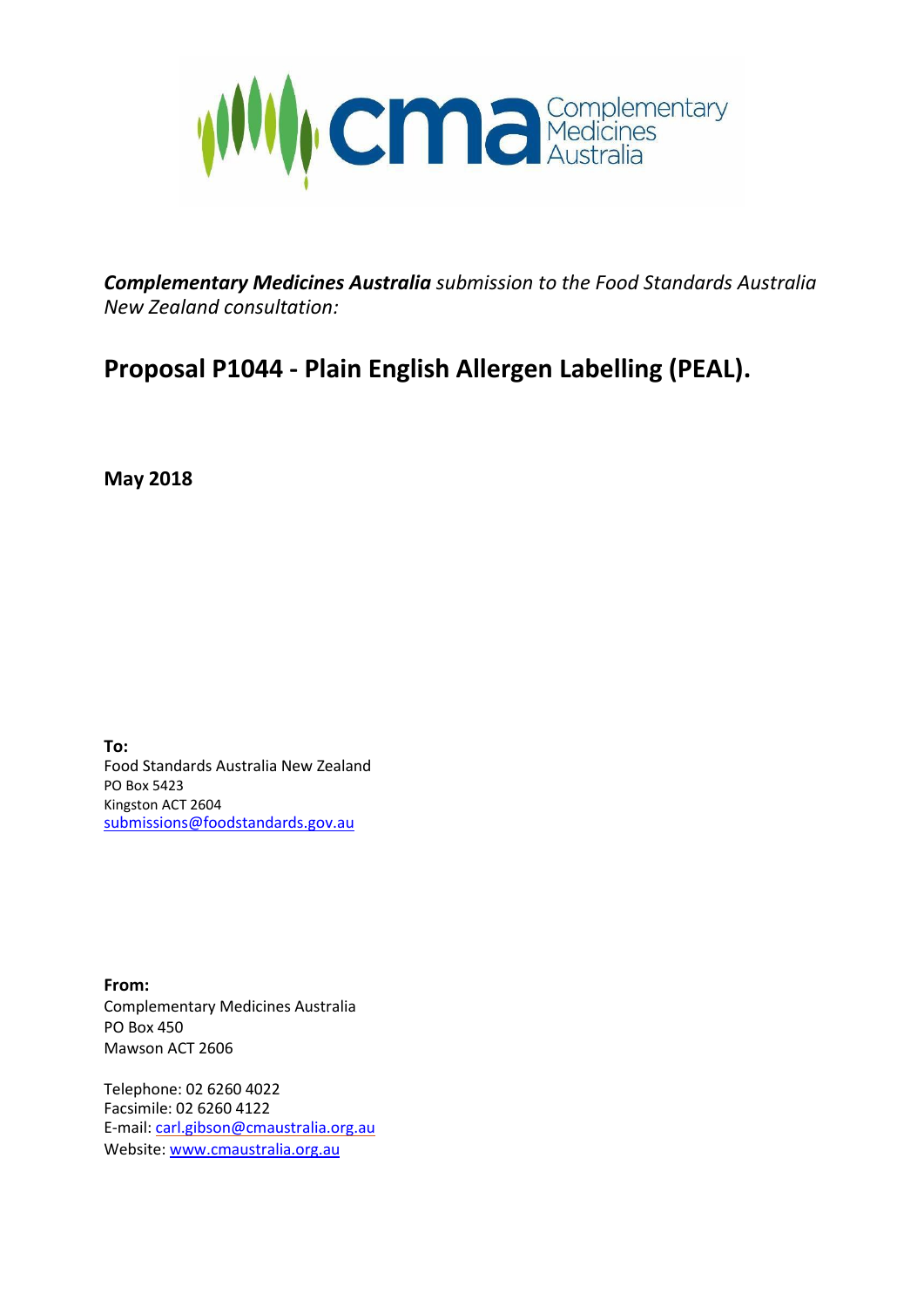

### **Introduction**

Complementary Medicines Australia (CMA) welcomes the opportunity to comment on the Food Standard Australia New Zealand (FSANZ) consultation on Plain English Allergen Labelling (PEAL).

CMA represents stakeholders across the value chain – including manufacturers, raw material suppliers, distributors, consultants, retailers and allied health professionals. Many stakeholders manufacture, distribute and supply both foods and complementary medicines.

CMA supports the responsible and meaningful communication of the presence of allergens in foods and other consumer goods. Our members take the regulatory reporting and labelling responsibilities of allergens extremely seriously, and we work to develop methods that are consistent between industry members for the reliable measurement and recording of allergens.

The materials used in foods in Australia are frequently used in complementary medicines in Australia and in international foods and dietary supplements. While international food harmonisation is desirable where possible, it is also very important to aim for systems that harmonise between domestic regulatory agencies in the food and therapeutic sectors because these consumer goods have the same Australian audience.

In the latest 2015/2016 re-development of the TGA's labelling requirements to create the *Therapeutic Goods Order No. 92 - Standard for labels of non-prescription medicines*, the TGA and its stakeholders went to some lengths to further harmonise with FSANZ requirements. Any TGA review in the future will inevitably examine the need to adopt FSANZ changes that are implemented through this review. In this respect we encourage communication between FSANZ and the TGA's Labelling Review area [\(labellingreview@health.gov.au\)](mailto:labellingreview@health.gov.au), because changes in food labelling widely affect the allergen labelling expectations of consumers generally.

Although foods are a separate regulatory category with some different needs and considerations, there is a close connection between the categories for both consumers and industry. Consumers exist in an environment with an increasing amount of digital messages as well as regulatory advisory statemens, including the TGA Advertising area which is currently increasing the number of mandatory statements. This increasingly busy environment emphasises the importance of creating a reliable system for consumers across different product types to benefit ease of use and better health outcomes. This is particularly true where the interface between packaged food products with permitted health claims and TGA regulated complementary medicines becomes less distinct. Products are increasingly indistinguishable by consumers. Ingredients are shared across categories. A relatively harmonised system assists suppliers of materials that regularly cross both categories to reduce overall red-tape, and reduce the possibility of administrative confusion or errors between different classification types and terminologies.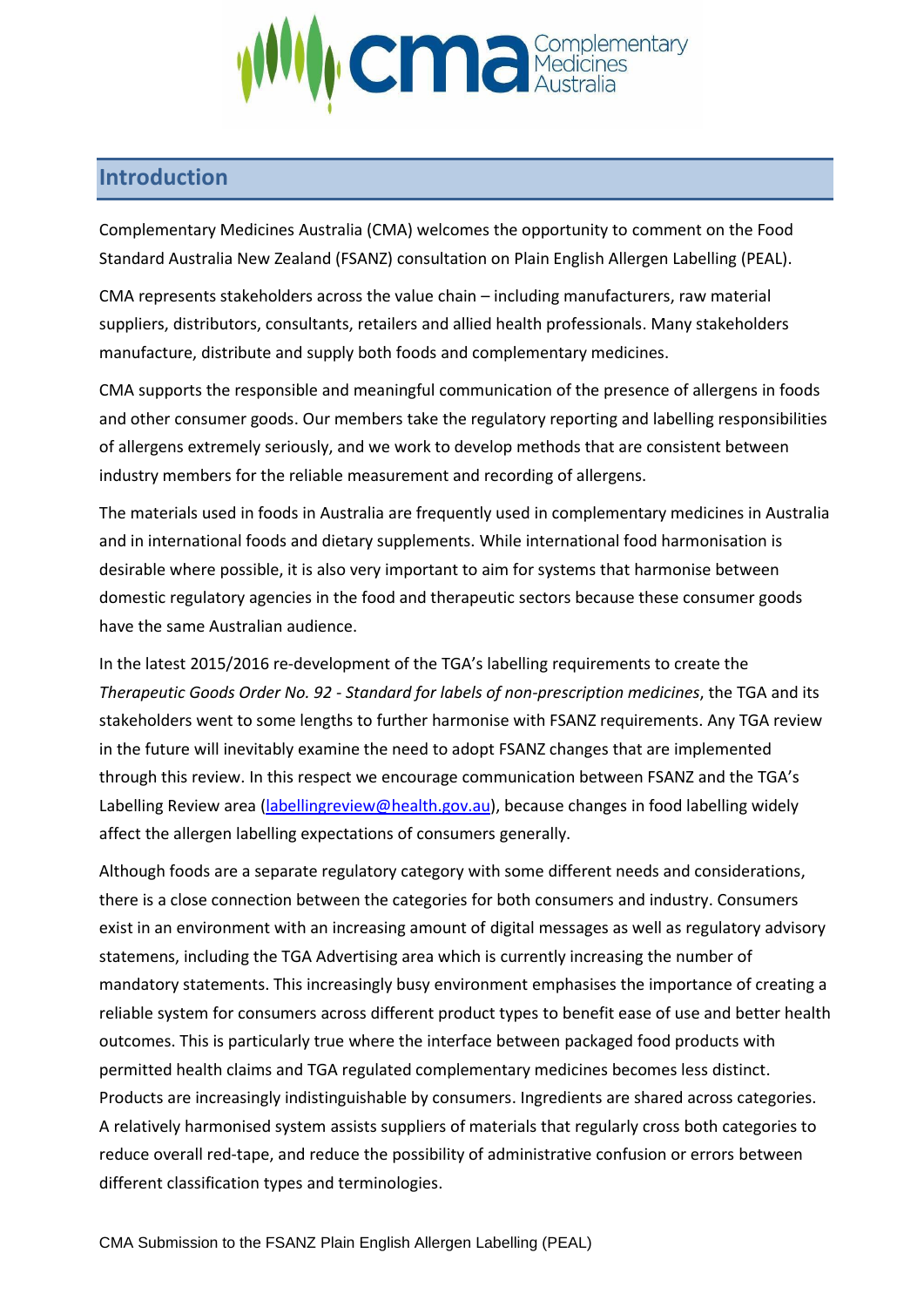

# **Response to Consultation questions**

#### **3.1 Clarifying terminology for fish, crustacea and mollusc declarations**

**1. Do you agree there should be a separate declaration requirement in Standard 1.2.3 for molluscs?**

CMA has an industry questionnaire to record allergen content. The questionnaire is used by ingredient suppliers and provided to product manufacturers and sponsors. Our document, which is currently in the process of being updated, allows for differentiation between crustacea and molluscs. Therefore, it appears that the differentiation on label would be feasible to implement.

A difference of allergenicity between the two food categories appears to support a separate declaration requirement. However, we note that the TGA's *Therapeutic Goods Order No. 92 - Standard for labels of non-prescription medicines* only differentiates between fish and crustacea for complementary medicine labels. This creates a difference in allergen labelling in Australia. Consumers who are not aware of the difference between TGA and FSANZ regulated products are likely to develop the expectations that molluscs are declared on labels generally. We encourage harmonisation of labels where practicable and suggest there should be a discussion between the regulatory agencies if FSANZ prefer to proceed with this change.

**2. How should finfish be declared on food labels? Should Standard 1.2.3 require a declaration of 'fish' or 'finfish'?**

For continued alignment between labels and regulatory agencies, we believe it would be less confusing for consumers if FSANZ remain consistent with TGA product labelling which is 'fish'. It will also reduce labelling complexities for industry members when there is consistency of terminology across product types.

For those with fish allergies, the FSANZ website could have a consumer information statement to clarify and define the term for affected consumers.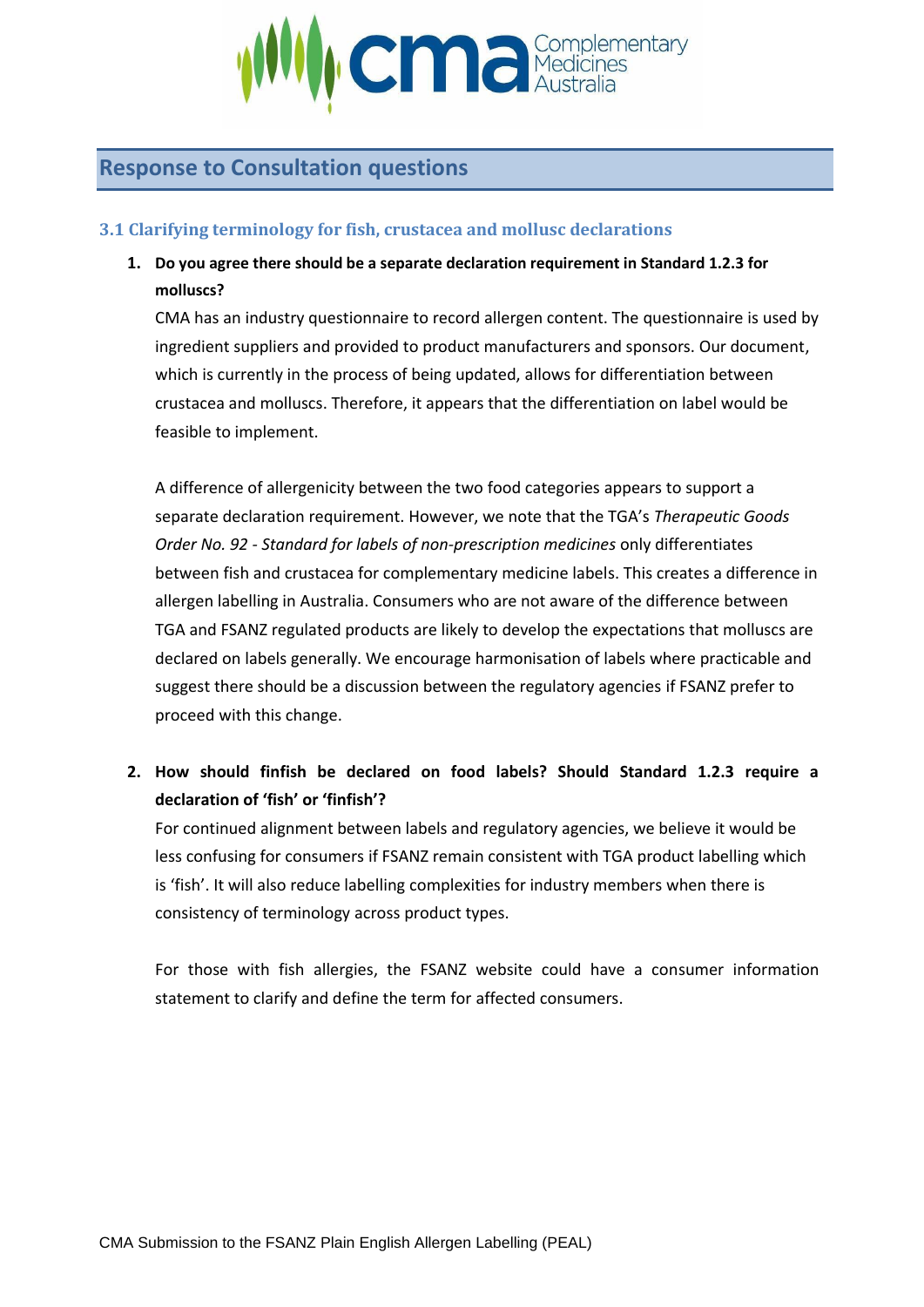

**3. What amendments should be made to Section S10—2 of Schedule 10 (if any) to prevent inconsistencies between ingredient labelling requirements and allergen declaration requirements for finfish, crustacea and molluscs?**

This question relates to the naming and classification of different aquatic allergen groups. Clarity needs to be available to industry members on how to define and group, as well as consumers on how to recognise each grouping. We support the grouping method proposed by FSANZ and would not support the naming of individual species.

For your reference, this is how our proposed industry document classifies the three groups:

- **Fish**: Includes cod liver oil, fish gelatin, fish oil, isinglass, omega-3 marine triglycerides, omega-3 acid ethyl esters and all ingredients derived from fresh water fish, marine fish including sharks and diadromous fish.
- **Crustacea**: Includes chitin, chitosan, crab, crayfish, krill, lobster, prawns, shrimp, and all ingredients derived from fresh water and marine crustaceans.
- **Molluscs**: Includes green lipped mussel oil, green lipped mussel powder, octopi, oysters, squid, squid oil, concentrated omega-3 marine triglycerides - squid and all ingredients derived from molluscs.

#### **3.2 Clarifying terminology for tree nut declarations**

**4. Do you agree with FSANZ's preliminary view that the nine individual tree nuts associated with food allergy should be required to be specifically declared?**

We support the continued use of 'tree nuts' as the allergen statement. This harmonises with other Australian requirements.

While recognising the argument around individual nut allergies – for foods, the individual nuts are almost always individually declared within the main ingredient list. However, for those who wish to broaden the audience of their product to consumers who do not have nut cross-allergenicity, we support the ability of sponsors to provide an additional and voluntary truth in labelling statement to distinguish between individual nuts for consumers if desired. For example, contains tree nuts (brazil nuts).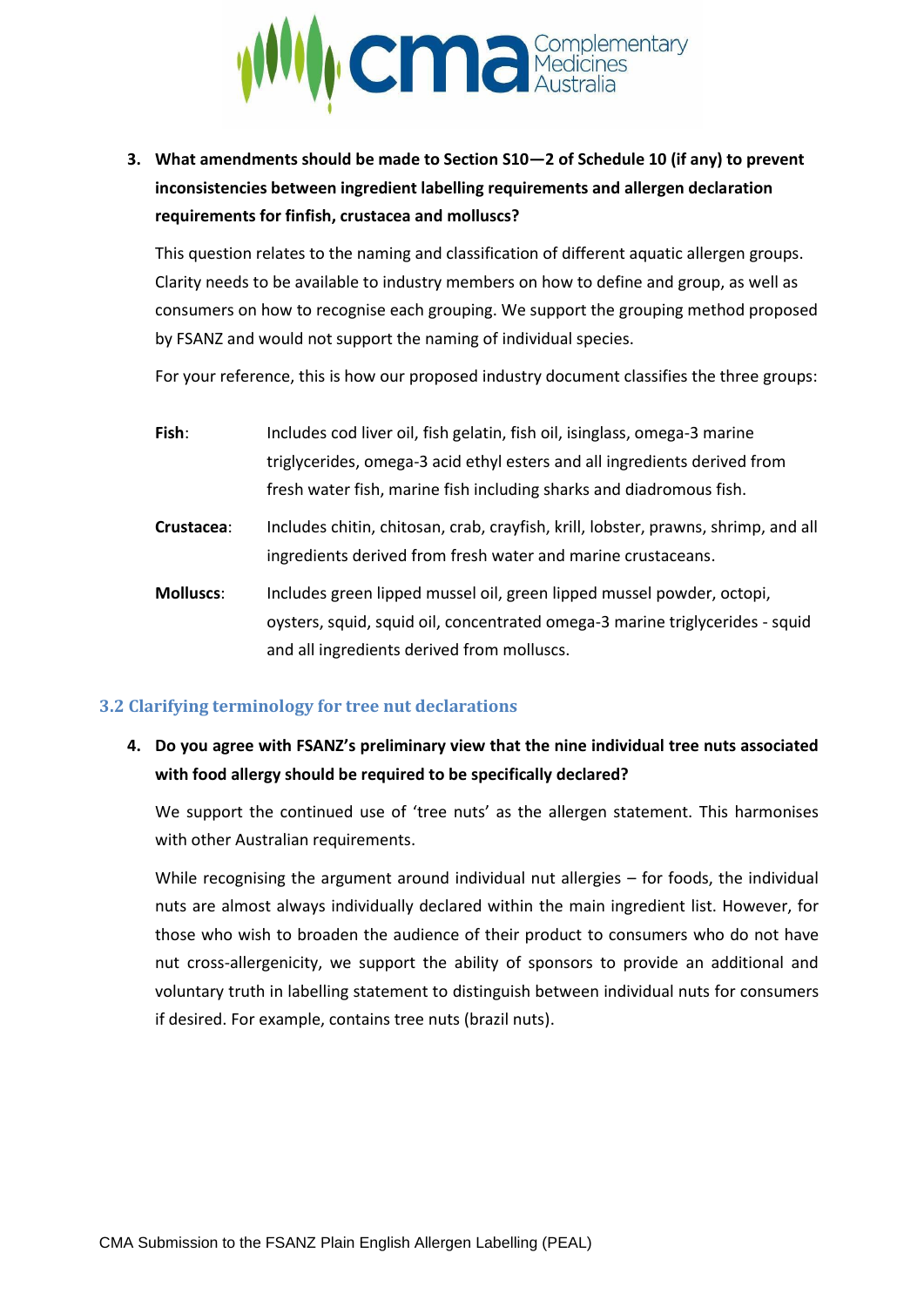

#### **3.3 Terminology issues for the declaration of wheat and cereals containing gluten**

**5. Do you support the approach of clarifying the original intent of Standard 1.2.3 by requiring wheat and its hybrids to always be declared irrespective of the gluten content in a food?**

We would not support a statement that requires naming of *individual* wheat varieties or hybrids. If a separate declaration of wheat and its hybrids is required for allergen purposes, we support a succinct label statement referring to wheat and/or its hybrids as a named group.

For reference, our industry document currently includes a category for cereals, which is grouped for FSANZ purposes:

**Cereal grain derived ingredients**: Includes barley (Hordeum vulgare), einkorn (*Triticum boeoticum*, Triticum monococcum), emmer (*Triticum dicoccum*), kamut (*Triticum turanicum*), oats (*Avena sativa*), rye (*Secale cereale*), spelt (*Triticum spelta*), triticale (*Triticale hexaploide*), wheat (*Triticum durum*), their hybridised strains and all ingredients derived from cereal grains.

# **6. Would clarifying the intent of Standard 1.2.3, so that individual sources of glutencontaining cereals are declared provide adequate information about the presence of gluten in a food for gluten intolerant consumers?**

Gluten intolerant consumers need to be advised of the presence of gluten, that can be tested for in products. Currently, our industry document contains the following content for gluten declaration in complementary medicines and foods where applicable:

**Gluten**: Gluten, when present at  $\geq 20$  mg/kg.

Gluten is a simple label declaration that is short and succinct for labelling purposes and determinable by testing methods. It is applicable across both foods and complementary medicines in Australia, therefore harmonised. It provides the required information to the consumer. Naming individual sources of gluten-containing cereals requires the separation of the cereals within industry documentation, creating a great deal of red-tape and introducing complexity that could lead to inadvertent errors. Some processed ingredients may come from variable cereal sources depending upon the availability of the source material at the time. We do not see there would be a significant consumer advantage to naming the individual cereals when the presence of gluten can be confidently identified.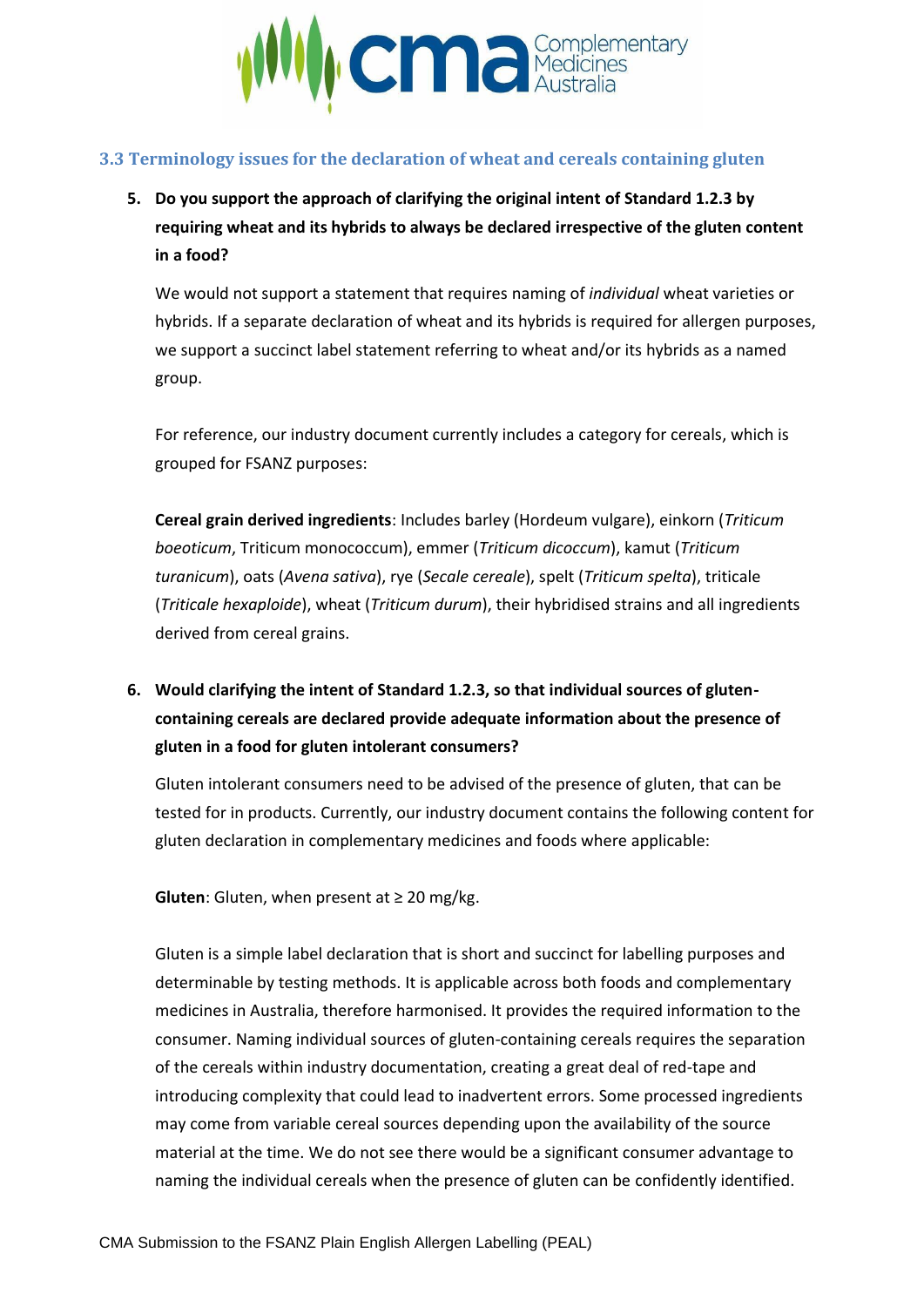

**7. Are there other approaches (if any) that could be used for declaring 'cereals containing gluten', which would provide information for both wheat allergic and gluten intolerant consumers?**

As per the above, we support a simple statement for gluten. For cereals, we support an approach that sufficiently protects consumers against allergenic problems of significant risk in the population but which allows for a grouped category (or categories) so that industry are able to maintain achievable quality control documentation processes. We support statements that are adequately informative for the population at risk but are also succinct as possible for labelling considerations.

#### **3.4 Potential approaches for introducing PEAL**

*(Questions 8 – 11 for consumer group submitters).*

**12. How do you make mandatory allergen declarations on your product labels? For example, listing source allergens in brackets after the ingredient they relate to within the statement of ingredients or including a 'contains' statement. Why did you choose the method you use?**

Many members of CMA have product ranges across both foods and TGA regulated complementary medicines. Because complementary medicines do not declare the excipient ingredients it is not possible to then include it within an ingredient list, consequently these products almost always have the 'contains' statement.

The line for consumers between 'functional' foods and complementary medicines becomes increasingly complex and therefore blurred in part due to the health claims now available for foods (many turmeric based products exist in both categories, for example). It is pragmatic to have a similar approach between differently regulated but similar products.

**13. Which of the potential approaches outlined for applying PEAL to allergen declarations (if any) would you support?**

**a) The Code requires the specific source of an allergen to be declared but the terminology is not prescribed.**

**b) The Code prescribes the terms that must be used for each type of allergen declaration.** 

As per the rest of this submission, we prefer the option that is most harmonised to improve outcomes. The TGA labelling order better reflects option b), where a particular term is used but allergens can be grouped under that category, for example, 'crustacea'.